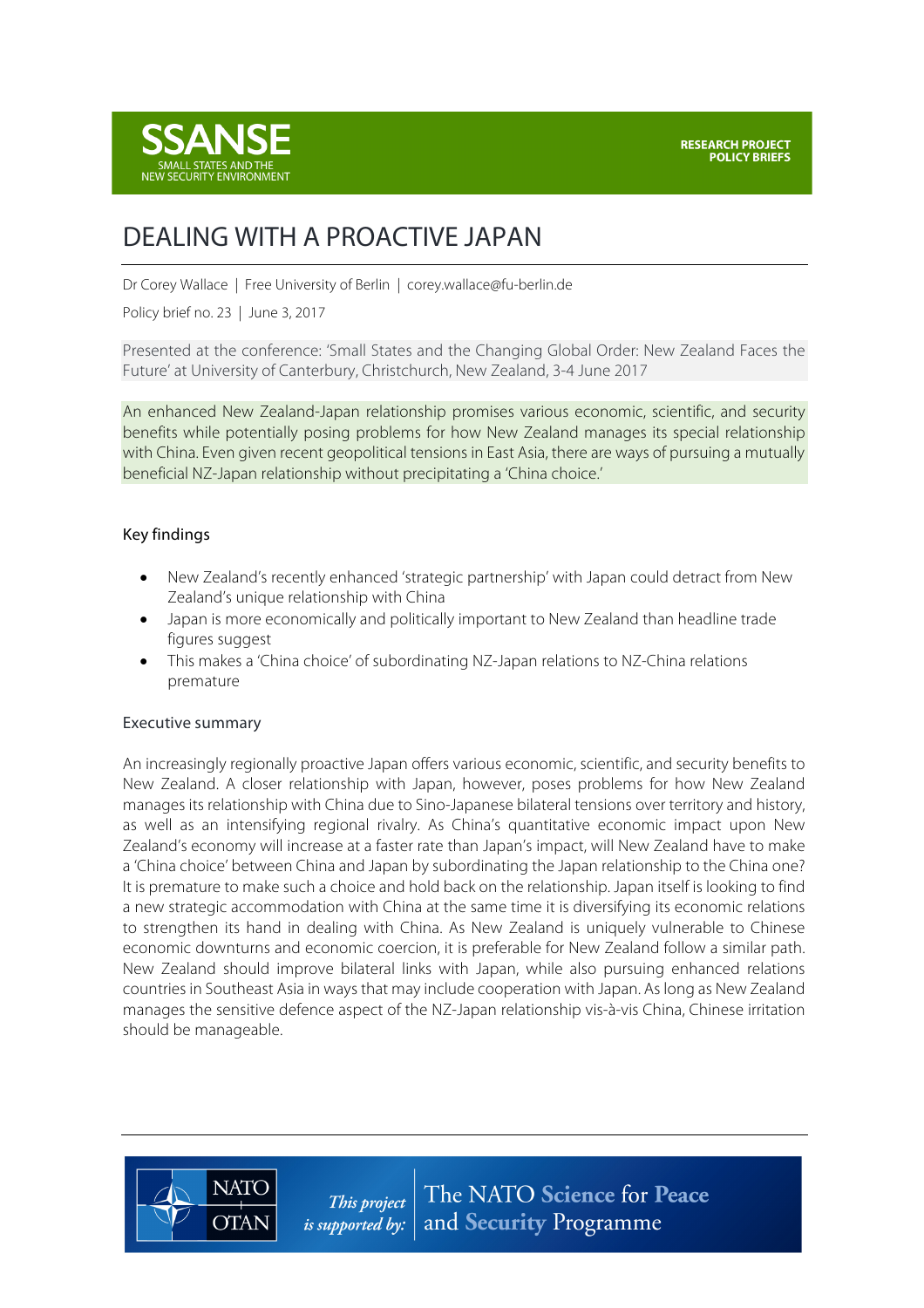#### Why does this matter to NZ?

Two-way trade between New Zealand and Japan grew to \$7.4 billion in 2016, and the trade relationship is a diversified, mature, and resilient one.<sup>1</sup> There has also been a 400% increase in total investment from Japan since 2001. Both countries are also involved in RCEP and TPP negotiations. In recognition of various developments, including cooperation on scientific research and the 2019 Rugby World Cup, the two governments upgraded their relationship in 2013 to a 'Strategic Cooperative Partnership'. A Japan-New Zealand memorandum of defence cooperation and exchange was signed later in 2013. On the back of a renewed military relationship between NZ and the US, the New Zealand Defence Force has also come into more regular contact with Japan's Self-Defence Forces. Now there is discussion of bilateral training exercises, and Japan is even proposing sharing defence equipment.

Tensions between the two countries over the whaling issue have been better managed recently. The current barrier to a more strategically engaged bilateral relationship is due to differing sensitivities to China's regional military and economic behaviour and influence. The New Zealand government likes to tout its relationship of 'firsts' with China, which now includes New Zealand being the first developed country to become a prospective founding member of the Asian Infrastructure Investment Bank (AIIB), and the first Western country to sign a 'Memorandum of Arrangement' on the Belt and Road Initiative.

China's quantitative economic impact upon New Zealand's economy is set to increase at a faster rate than Japan's impact. If New Zealand forges an even closer relationship with Japan, particularly in the defence realm, there are worries that New Zealand will undermine the generally positive relationship with China that has already seen the tripling of annual two-way trade (\$22.8 billion as of December 2016) since the 2008 NZ-China Free Trade Agreement. Exports to China alone account for 18.2 percent of total New Zealand exports compared to just 5.7 percent for Japan in 2016.<sup>2</sup> New Zealand in many ways has a similar dilemma to Australia. Australian exports to China make up approximately 27.5 percent of total exports, just over double the value of exports to Japan (12.2 percent).<sup>3</sup> Australian commentators and past political leaders have criticised positive Australian government diplomatic overtures to Japan as potentially jeopardising Australia's apparently more important relationship with China. A key question is, therefore, will New Zealand have to make a 'China choice' not just between China and the US, but between China and Japan by subordinating the Japan relationship to the China  $On^2$ 

Two factors should be considered.

First, Japan's economic value to New Zealand can be underestimated if we rely on headline bilateral trade figures. Japan's investment stock in New Zealand (\$11.8 billion) is close to double that of the mainland China (\$6 billion) alone, and even including Hong Kong puts Japan not far behind (\$14 billion). New Zealand entrepreneurs are increasingly active in Japan, and New Zealand investment stock in Japan has tripled since 2011 (now \$10.5 billion), making the investment relationship roughly equal. By comparison, New Zealand investment in China and Hong Kong is less than half of that of Chinese and Hong Kong investment in New Zealand (\$6.3 billion). Qualitatively, Japan's capital investment in New Zealand tends to be less focused on strategically sensitive sectors than Chinese investment (e.g. dairy, forestry or land-purchases). Japanese investment is less domestically controversial and arguably more productivity-enhancing. Japan's integrated trading houses and merchandise companies are also very effective established players in regional and global logistics



The NATO Science for Peace This project and Security Programme is supported by:  $\vert$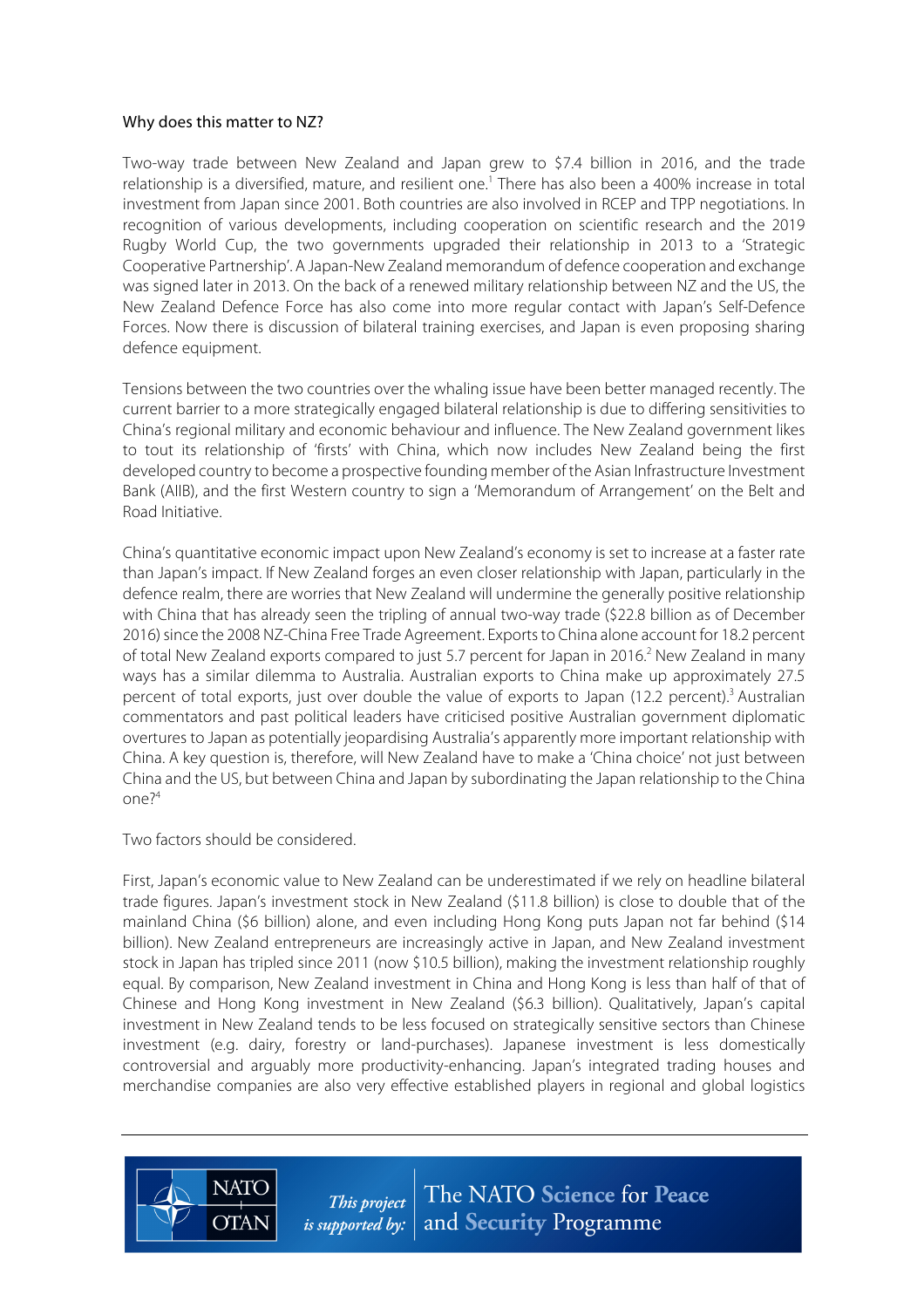facilitation and distribution networks, and are intimately connected into regional supply chains and production networks. Just one notable example is the global beverage industry. It is therefore significant that Japanese companies own Lion Nathan, Charlie's and Independent Liquor, in addition to partial stakes in DB. The potential for strategic alignments with Japanese companies to distribute New Zealand products is therefore significant outside the bilateral trade context.

The scientific relationship is also one of significant economic value-add. The Japanese government is increasingly looking to diversify Japan's industrial structure from a focus on automobiles and electronics exports to focus on health and biotechnology (amongst others), which are research strengths for New Zealand. New Zealand also has significant agricultural, environmental and renewable energy expertise that addresses Japan's critical food and energy insecurities.

Second, New Zealand would be wise to reduce the degree of dependency on the Chinese market and enhance diversity of its economic relations with other nations. New Zealand is actually uniquely vulnerable. Not only is there significant dependence and asymmetry of economic size, but New Zealand's Chinese export profile make it uniquely vulnerable to Chinese economic downturns (especially education and tourism) and to economic coercion.<sup>5</sup> On the latter point, New Zealand's primary sector and finished goods exports, and travel and educational tourism, could easily be affected by government executive actions and/or consumer boycotts. Industrial intermediates and inputs into regional production chains are however more resilient during economic downturns and more difficult to target economic coercion against.

## What should NZ do?

**NATC** 

**OTAN** 

Ultimately a better balanced country-level economic portfolio is essential if New Zealand cannot sufficiently diversify its reliance on primary sector exports, education provision and tourism.

An enhanced bilateral economic relationship with Japan would be one possibility. Additionally, other countries and subregions in the Indo-Pacific will grow as fast if not faster than China in the future while also offering potentially similar trading benefits at a still significant scale. The Japanese government is also seeking to diversify its investment portfolio and exports to other emerging nations. Greater cooperation between New Zealand and Japanese companies offer opportunities to export to emerging markets in Asia and Africa. The current initiative to forge a TPP-11 in the absence of the United States is a good example of one way to pursue such an agenda. Cooperation on political stability in Southeast Asia and enhancing ASEAN-centrality would also be mutually beneficial. This could include greater cooperation on ODA projects, and enhancing regional non-traditional security capacity through maritime security human resource cultivation, peacebuilding, and humanitarian assistance and disaster relief activities.

Increased cooperation and intimacy between New Zealand and Japanese militaries should be manageable in the context of potential Chinese irritations. First, there are institutional and capability mismatches that limit how far the bilateral military relationship could deepen. Second, Japan does not expect or need New Zealand participation as an 'ally' in any Northeast Asia contingency, so there is little possibility of entrapment in Sino-Japanese conflict over East China Sea issues. Points one and two mean that a lack of a 'quasi-alliance' with Japan, such as we are seeing develop with Australia, is not due to a purposeful strategic calculation on New Zealand's part. Third, greater operational and educational cooperation in the non-traditional security sphere would both be valuable to each nation while unlikely to stimulate strong pushback from China.

> The NATO Science for Peace This project *is supported by:*  $|$  and **Security** Programme